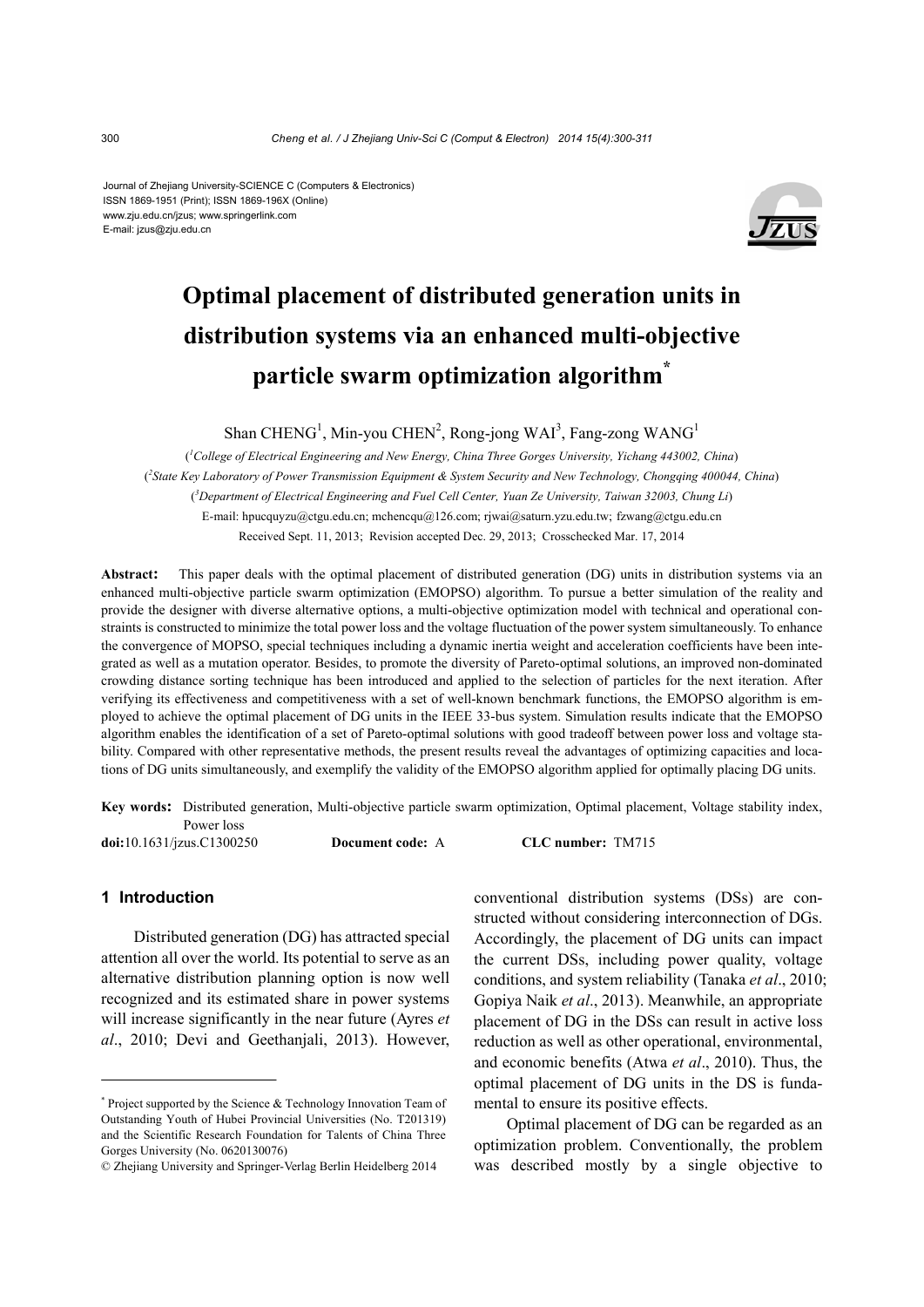determine the optimal location(s) of DG units with a given capacity, or the optimal capacity with given location(s). Considering the minimization of the total real power loss, Lee and Park (2009) proposed a Kalman filter algorithm to determine the optimal locations of multiple DGs. To obtain the optimal capacity of installed DG at each given bus, Mistry and Roy (2014) employed particle swarm optimization (PSO) to minimize the total system power loss without violating system constraints.

Two aspects of optimizing the DG placement must be addressed. Firstly, to guarantee the best use of the DG, the key is that DG units with appropriate capacity should be placed at optimal location(s) in the DS. Secondly, to ensure the positive effects of the installed DG, it is insufficient for decision-making with only one index being considered as a criterion. Hence, a multi-objective analysis with consideration of technical, economic, and environmental constraints should be employed (Sheng *et al.*, 2012; Dehghanian *et al*., 2013). In terms of multi-objective optimization (MOO) of the optimal location and capacity of the DG in the DSs, there has been much research in which more than one objective was considered. Akorede *et al*. (2011) proposed an optimization model to maximize the system loading margin and the distribution companies' returns. Moradi and Abedini (2012) developed a model to minimize network power loss, better voltage regulation, and improve voltage stability. Li *et al*. (2013) aimed to reduce system power loss and minimize the investment on DG. Yu *et al*. (2013) established a multi-objective model by considering the construction and operation fees, network loss, reliability, and the environmental factor. What is common to such research is that a multi-objective problem (MOP) is converted to a single-objective problem with a set of weighting factors. Although the weighted function can be used to handle MOPs, in a sense, these are still single-objective optimization methods and the only one best solution fails to provide the designer with alternative options. Furthermore, the corresponding weighting factors are difficult to determine due to the lack of enough information about the problem. In fact, generally, objectives to be optimized are non-comparable and even conflict with each other, which means the solution to such MOPs is a set of different solutions (so-called Pareto-optimal solutions) representing the best possible compromises among the objectives (Sierra and Coello, 2006). MOO is able to identify such Paretooptimal solutions and has been testified to be an efficient method to solve MOPs by tackling multiple conflict objectives concurrently. Such MOO algorithms have been employed to deal with placement of the DG units. Chen and Cheng (2012) and Hu *et al*. (2013) presented MOO methods for optimizing the capacity and locations of DG units, considering loss reduction, voltage promotion, emission decrease, and reliability improvement. They employed NSGA-II (Deb *et al*., 2002) to solve the specific MOPs and essentially realized the MOO of optimally placing DG units. Although NSGA-II is a milestone in the history of MOO, its performance needs to be further explored. Thus, it is desirable to apply MOO algorithms of better performance to the complex problem of optimally placing DG units.

Based on the above comments, in this paper we propose an improved multi-objective PSO (MOPSO) algorithm for optimally placing DG units to decrease the total active power loss of the DS and reinforce system reliability. The contributions and characteristics of this paper are:

1. An MOO model is constructed for optimally placing DG units, taking into account economic issues (reducing the total power loss) and technical aspects (decreasing the voltage stability index, VSI). In addition, various constraints have been considered in the model.

2. An enhanced MOPSO (EMOPSO) algorithm is proposed to solve the MOP with non-linear constraints and objectives. A dynamic inertia weight, acceleration coefficients, and circular crowding sorting applied to the selection of particle swarm for the next iteration, have been integrated to guarantee the algorithm performance.

3. Both locations and capacities of dispersed DG units are optimized, instead of locations or capacities alone. The optimization method can also be used to optimize either locations or capacities.

#### **2 Multi-objective optimization model**

To realize the optimal development and operation of the power system, engineering aspects of system planning require various objectives to be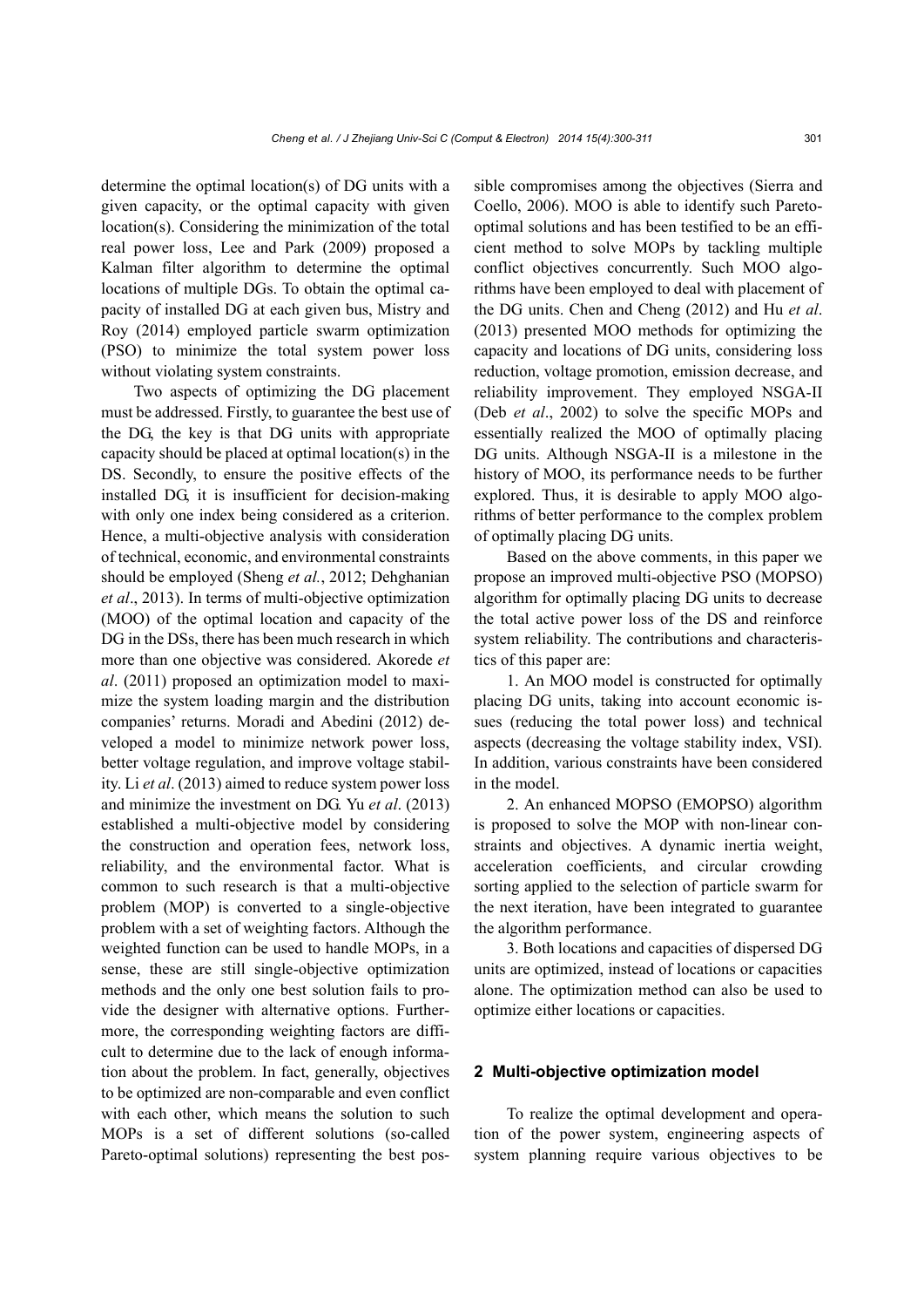simultaneously accomplished (Sheng *et al*., 2012). Furthermore, because integration of DG to DS brings about both technical and economic effects, the resulting placement of DG units has conflicting objectives and an MOO model can efficaciously replicate different perspectives of the DG placement. In this study, unlike the conventional way to place emphasis on economic benefit, the main goal of installing DG units is supposed to result in both economic benefit and improvement in the security, stability, and quality of the DS. Accordingly, reducing the total active power loss and maximizing the voltage stability of the system are chosen as the two main objectives.

Fig. 1 illustrates the radial DS model penetrated with DG located at bus *i*. The following assumptions are integrated to establish the MOO model:

1. DG is regarded as a negative power load in case of being installed at some bus (Lee and Park, 2009; Akorede *et al*., 2011).

2. Candidate of DG units' locations can be any bus, except the slack bus.

3. The power factor of the installed DG is unity.

4. Capacity of DG units is a set of discrete values, which are integral multiples of DG-unit capacity.

5. The maximum permitted total capacity of integrated DG units is given.



**Fig. 1 Radial distribution system model with DG located at bus** *i*

#### **2.1 Objective function**

Because improper allocation can result in excessive loss and cause the feeders to overheat, power loss is a key and greatly concerned consideration for the placement of DG units (Gopiya Naik *et al*., 2013). Minimizing the power loss of DS is propitious to alleviate the feeders, lower the voltage drop, promote the voltage profile, and possess other environmental and economic benefits (Atwa *et al*., 2010). Therefore, the first objective is to minimize the power loss of the system. The mathematical formulation of the active power loss can be expressed as

$$
\min f_{\text{Ploss}} = \sum_{k=1}^{N_{\text{bus}}} G_k (V_i^2 + V_j^2 - 2V_i V_j \cos \theta_{ij}), \quad (1)
$$

where  $N_{\text{bra}}$  denotes the total number of branches in the system,  $G_k$  indicates the conductance of branch  $k$ which connects buses *i* and *j*, and *V* and  $\theta$  represent the bus voltage magnitude and angle, respectively.  $θ$ <sup>*i*</sup> $=$ *θ*<sub>*i*</sub> $-$ *θ*<sub>*i*</sub>.

Obviously, integrating DG into DS has a strong effect on the security and reliability of the system, and the effect varies in accordance with the type, location, capacity, and load of the DG. The reliability of the system could be harmed by the improperly placed DG. Specifically, the modern load level of the DS changes distinctly from low to high every day, and the DS may experience voltage collapse under certain critical loading conditions. Thus, considering the security and reliability of the system, minimization of the voltage stability index (VSI) of the DS is selected to be the second objective-function of the MOO model. VSI in a DS has been analyzed by Liu *et al*. (2002), and a modified VSI is adopted.

The VSI of branch *k* can be expressed as

$$
VSI_{k} = \frac{4}{V_{i}^{4}} [(X_{ij}P_{j} - R_{ij}Q_{j})^{2} + (X_{ij}Q_{j} + R_{ij}P_{j})V_{i}^{2}], (2)
$$

where  $R_{ij}$  and  $X_{ij}$  denote the resistance and reactance of branch  $k$ , respectively, and  $P_i$  and  $Q_i$  indicate the total active and reactive power injected to the receiving bus *j* of branch *k*, respectively.

Note that VSI*k*≤1.0 and the branch whose VSI value close to 1.0 is more likely to experience voltage collapse. Thus, the second objective-function can be represented by

$$
\min f_{\text{VSI}} = \max \{ \text{VSI}_1, \text{VSI}_2, ..., \text{VSI}_{N_{\text{bra}}} \}.
$$
 (3)

# **2.2 Constraints**

DG units in the DS must be installed with operating conditions being kept within given limits. The multi-objective functions (1) and (3) are minimized subject to technical and operational constraints to meet the electrical requirements for the DS. These constraints include:

Power balance constraints: the power balance constraints with DG, which are equality constraints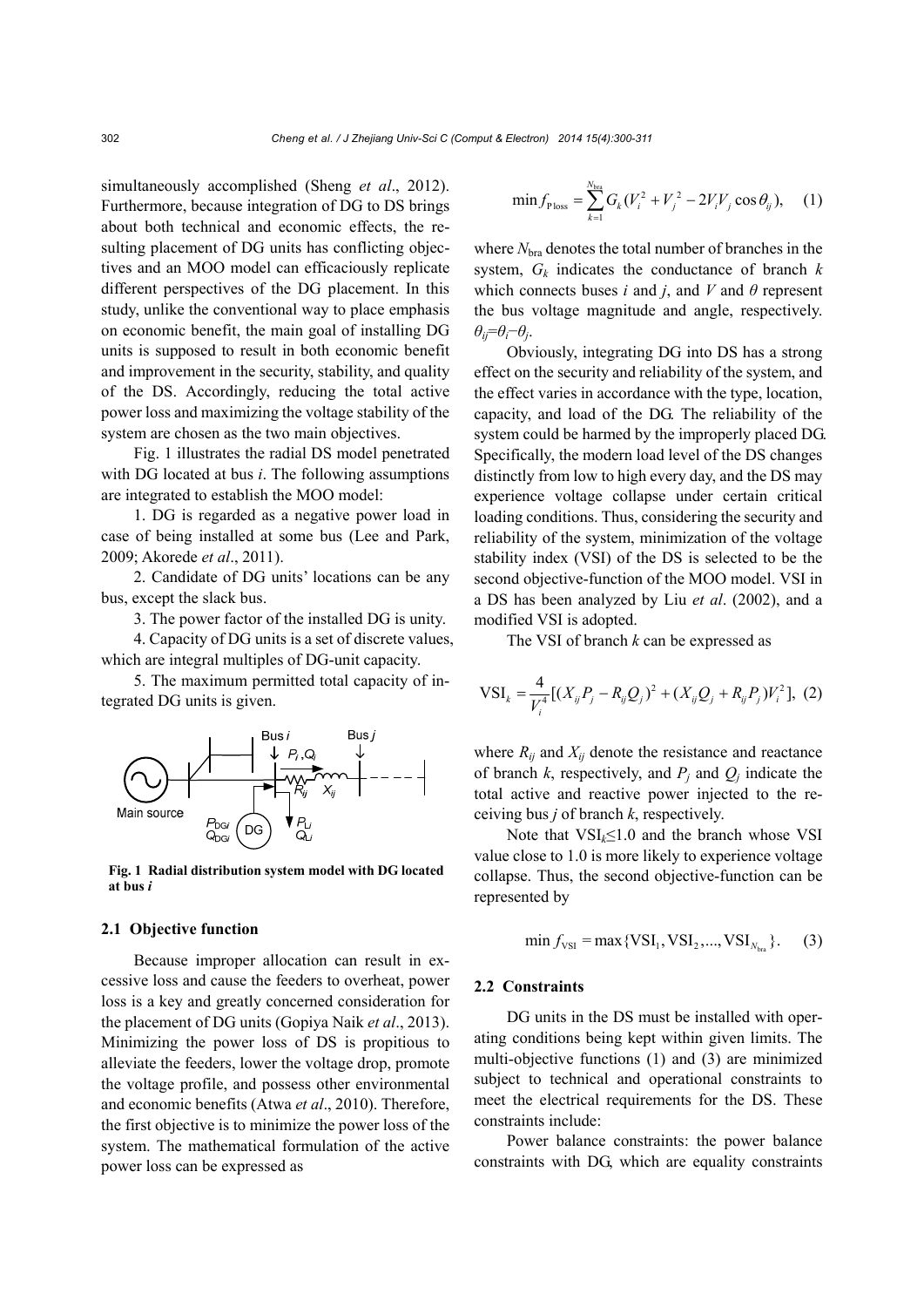and include two nonlinear recursive power flow equations, can be formulated as follows:

$$
\begin{cases}\nP_i + P_{\text{DG}i} - P_{\text{Li}} = V_i \sum_{j=1}^{N_{\text{bus}}} V_j (G_k \cos \theta_{ij} + B_k \sin \theta_{ij}), \\
Q_i - Q_{\text{Li}} = V_i \sum_{j=1}^{N_{\text{bus}}} V_j (G_k \sin \theta_{ij} + B_k \cos \theta_{ij}).\n\end{cases} (4)
$$

Herein  $N_{\text{bus}}$  indicates the total number of buses in the DS;  $P_i$ ,  $P_{\text{DG}_i}$ , and  $P_{\text{L}_i}$  denote the active power, active power of installed DG, and active power load at bus *i*, respectively;  $Q_i$ ,  $Q_{\text{DG}i}$ , and  $Q_{\text{L}i}$  represent reactive power, reactive power of installed DG, and reactive power load at bus  $i$ , respectively;  $B_k$  represents the susceptance of branch *k*.

Voltage operational tolerance constraints: they include the lower and upper voltage magnitudes. For bus *i*, the voltage limits can be expressed as

$$
V_{i\min} \le V_i \le V_{i\max} \,. \tag{5}
$$

Feeder transmission capacity constraints: power flow through any distribution feeder must comply with the thermal capacity of the line, that is,

$$
S_k \le S_{k\max}.\tag{6}
$$

The total capacity of DG integrated into the DS should be within a given penetration level, which can be expressed by

$$
\sum_{i=2}^{N_{\text{bus}}} P_{\text{DG}i} / P_{\text{load}} \le \eta, \tag{7}
$$

where  $P_{load}$  indicates the total active power load of the DS, and  $\eta \in [0, 1]$  denotes the penetration rate.

Constraints on the sizing of DG installed at each bus: the capacity of DG can be represented by its active power and capacity of the DG installed at each bus should not be larger than the allowed maximum:

$$
P_{\text{DG}i} \le P_{\text{DG max}},\tag{8}
$$

where  $P_{\text{DGmax}}$  indicates the allowed maximum active power of DG to be allocated at bus *i*.

#### **2.3 Variables**

From Eqs.  $(1)$ – $(8)$ , it can be seen that the state variables include the voltage, active power, and reactive power at each bus, all of which can be obtained by power flow computation, and that the decision variables include both the capacities and locations of the DGs to be installed at the candidate buses, which can be denoted as  $[P_{\text{DG2}}, P_{\text{DG3}}, ..., P_{\text{DG/Nbus}}]^{\text{T}}$ . If  $P_{\text{DG}i}=0$  $(i=2, 3, ..., N_{bus})$ , it means that there is no DG unit to be accommodated at bus *i*.

For the determination of optimal capacity of the DG with a settled location, the decision variable is one dimension, while for optimal location of the DG with a given capacity, the decision variable is the location. Let *x* and *y* denote the position of the particle and the optimal location, respectively, in which *x* is a real number in [0, 1]. Candidate locations range from bus  $n_1$  to bus  $n_2$ . Then, the mapping relation must be conducted. *y* is expressed as *y*=round( $(n_2-n_1)x$ )+ $n_1$ , where round( $\cdot$ ) is an operator to round the number in the parentheses to the nearest integer. The optimal decision variable(s) can be determined by the EMOPSO algorithm introduced in Section 3.

# **3 Enhanced multi-objective particle swarm optimization algorithm**

PSO is a population-based global optimization technique. It has been successfully employed to deal with various problems relating to a power system and has been proven to be a powerful optimizer. Each particle flies through the problem space and it is regarded as a potential solution to the problem. Particle  $i$  (*i*=1, 2, ..., *N*) is associated with its velocity  $v_i = [v_i]$ ,  $v_{i2}, ..., v_{iD}$ <sup>T</sup> and position  $x_i = [x_{i1}, x_{i2}, ..., x_{iD}]$ <sup>T</sup>, where *D* stands for the dimensionality of the solution space. PSO is initialized with a population of particles with random positions and velocities in the problem space. During the evolutionary process, the best position achieved so far by particle *i* is recorded as  $p_i = [p_i]$ ,  $p_{i2}, \ldots, p_{iD}$ <sup>T</sup>, whose corresponding fitness value is called the particle's best, denoted as  $p_{best}$ . Moreover, the best position found by any particle is recorded as  $p_g=[p_{g1}, p_{g2}, ..., p_{gD}]$ <sup>T</sup>, and its fitness value is called the global best, denoted as  $g_{\text{best}}$ . In each iteration, the velocity and position of particle *i* on dimension *d* (*d*=1, 2, *…*, *D*) are updated according to Eqs. (9) and (10),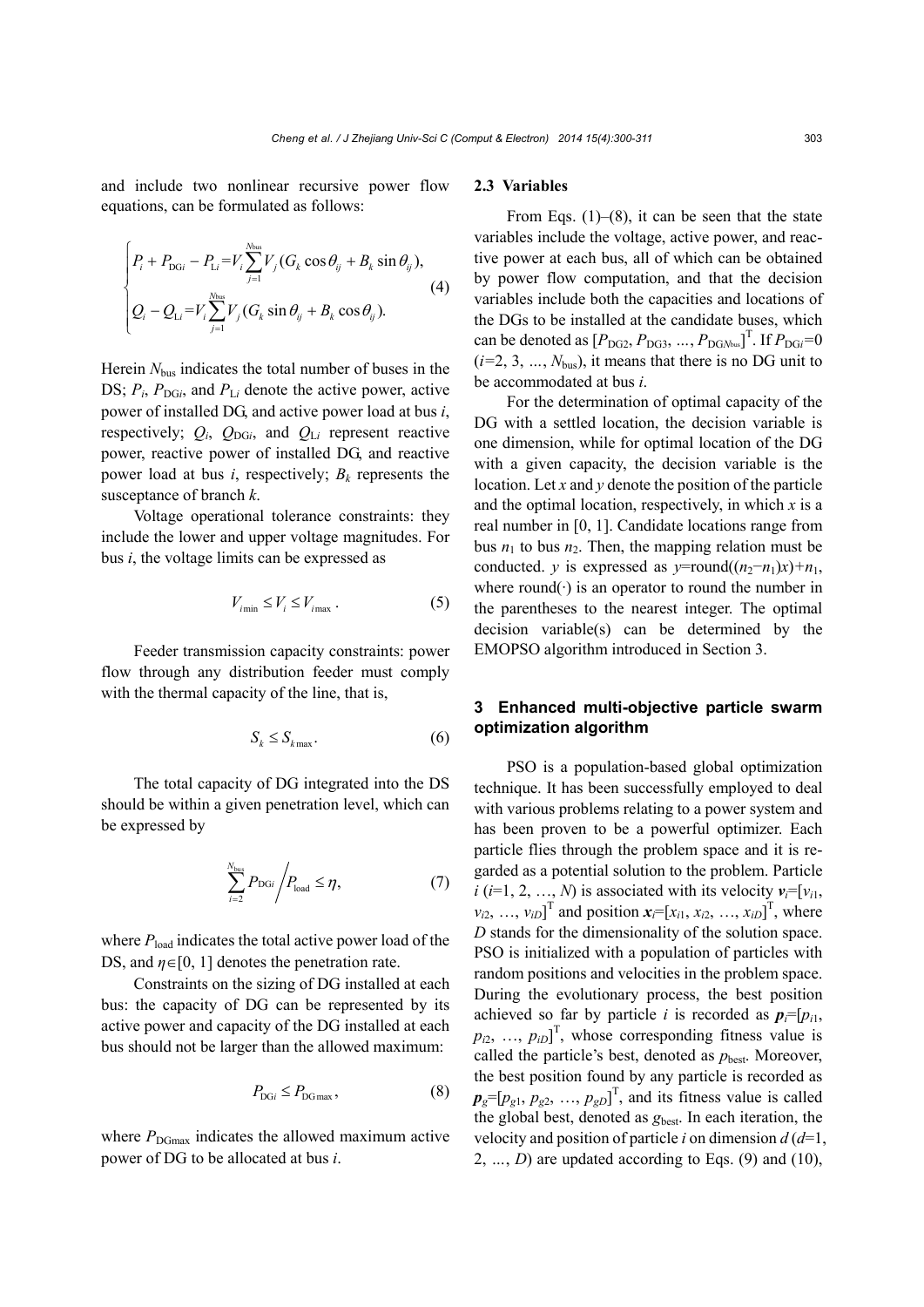respectively:

$$
v_{id}(t+1) = w v_{id}(t) + c_1 r_1 (p_{id} - x_{id}(t)) + c_2 r_2 (p_{gd} - x_{id}(t)),
$$
\n(9)  
\n
$$
x_{id}(t+1) = x_{id}(t) + v_{id}(t+1),
$$
\n(10)

where *t* denotes the current iteration, *w* indicates the inertia weight,  $c_1$  and  $c_2$  represent positive acceleration coefficients, and  $r_1$  and  $r_2$  are random numbers with a uniform distribution in [0, 1].

#### **3.1 Special techniques introduced to MOPSO**

To improve the performance of PSO for MOPs, special techniques have been introduced and an EMOPSO algorithm has been proposed. The inertia weight controls the convergence behavior and provides a balance between global exploration and local exploitation of the PSO algorithm. Instead of a constant or linearly changing one, a dynamic inertia weight (Chen *et al.*, 2009) is used that can adjust dynamically according to

$$
w(t) = w_0 + r_3(1 - w_0), \tag{11}
$$

where  $r_3$  is a random number with uniform distribution in [0, 1], and  $w_0 \in [0, 0.5]$  is a constant. Eq. (11) is used to keep a dynamic balance between global and local search.

Ratnaweera *et al*. (2004) advocated that *c*<sup>1</sup> changing from 2.5 to 0.5 and  $c_2$  changing from 0.5 to 2.5 during the search process can provide an improved optimal solution for most of the benchmarks. Thus, to enhance the global exploration capability, a time-decreasing  $c_1$  expressed by Eq. (12) and a time-increasing  $c_2$  formulated by Eq. (13) have been integrated into the EMOPSO algorithm:

$$
c_1 = 2.5 - t / M_t, \t\t(12)
$$

$$
c_2 = 0.5 + t / M_t, \t\t(13)
$$

where  $M_t$  indicates the maximum number of iterations.

The acceleration coefficients  $c_1$  and  $c_2$  control the amount of 'tension' of PSO to guide each particle towards  $p_i$  and  $p_g$ , respectively. As Eqs. (12) and (13) show, at the beginning  $c_1$  is set to be a larger value and  $c<sub>2</sub>$  a smaller one, and they are gradually decreasing and increasing with each iteration, respectively. Such a mechanism not only provides a high diversity during the early stage of the evolutionary process for global exploration of the search space, but also allows for more accuracy in the optimum solution via local exploitation in the last stage.

How to maximize the distribution of identified non-dominated solutions is another issue that should be addressed for MOPSO. Conventionally, the non-dominated crowding distance sorting (NCDS) technique was commonly used to maintain a good spread of Pareto-optimal solutions. This method computes the CD of each non-dominated solution in the set **ND** identified at the current iteration and then selects the solutions with the larger CDs as the current final Pareto-optimal solutions. The main disadvantage of such a method is that the selected solution does not have a uniform distribution. To avoid this disadvantage, an improved NCDS (INCDS) technique is presented and integrated to select the particles for the next iteration. Set **Temp**=**ND** and INCDS can be described as follows. Firstly, compute the CD of each solution in **Temp**. Secondly, sort the non-dominated solutions based on their CDs and delete the solution with the least CD from **Temp**. Thirdly, check the number of solutions left in **Temp**. If it is smaller than the required number, go to the first step; else, output the solutions in **Temp** as the current final Pareto-optimal solutions. The scheme for the selection of particles for the next iteration integrated with INCDS can be illustrated in Fig. 2, where  $D$ ,  $P_{\text{new}}$ , and  $N_{ND}$  represent the dominated solutions at the current iteration, the population for the next iteration, and the number of solutions in **ND**, respectively.

Selecting leader particle(s) is a key component for MOO. There are a variety of equally good nondominated solutions, and just one or more can be assigned as  $p_g$  to update each individual's position. Traditionally, NCDS was used to evaluate the nondominated solutions and one was selected as each particle's leader. Unlike the conventional way, a dynamic weighted aggregating approach is used to evaluate non-dominated solutions and assign each particle with a different leader to update its position. Although the aggregating function (Chen *et al*., 2009) is defective in producing the Pareto-optimal set, it can be applied to the non-dominated solutions produced and guide the selection of the personal and global best. For each particle, randomly generate a set of weights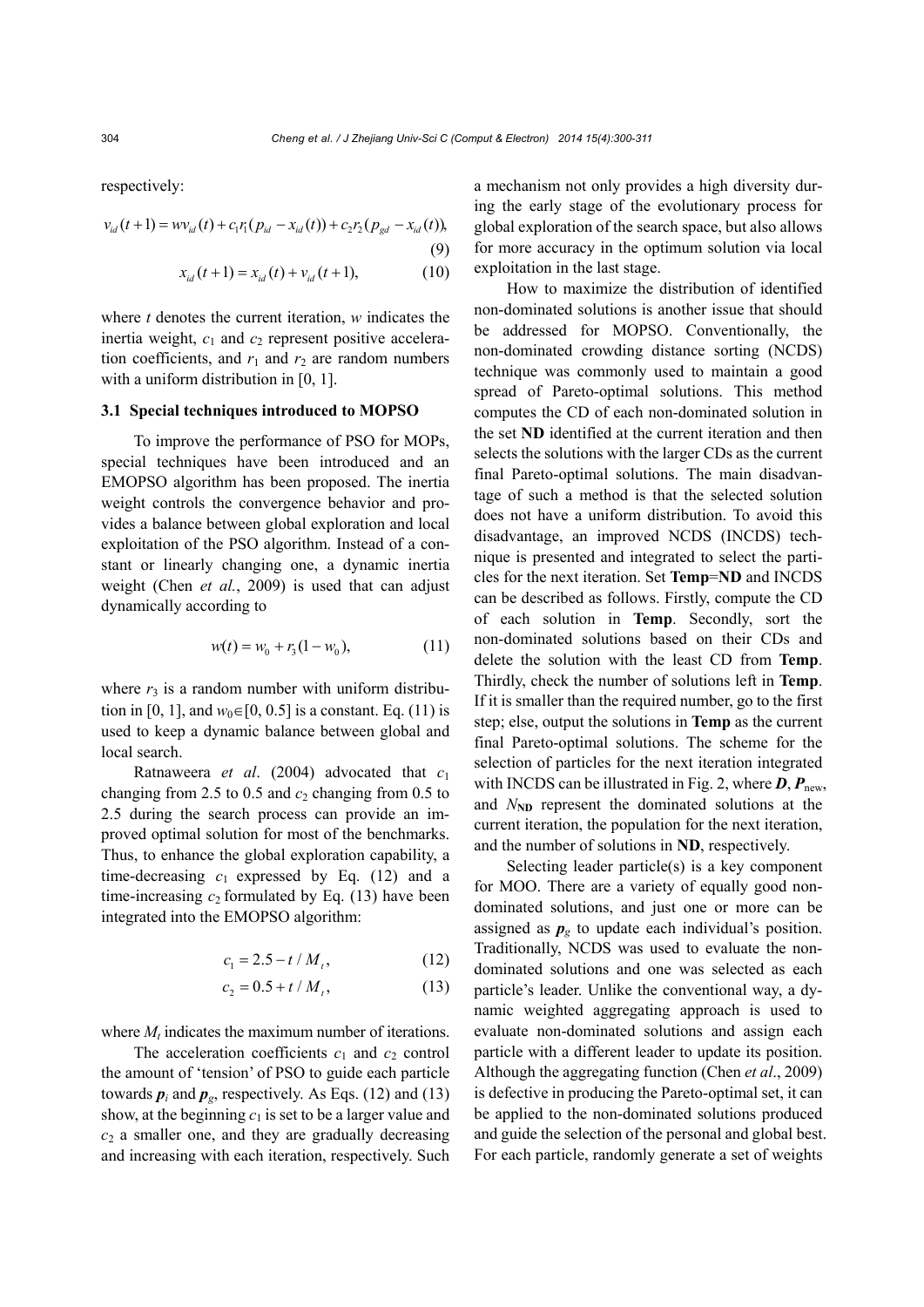and use Eq. (14) to evaluate each non-dominated solution:

$$
\text{fit} = 1/\sum_{i=1}^{M} w_i f_i, \quad w_i = \lambda_i/\sum_{i=1}^{M} \lambda_i, \quad \lambda_i = U(0,1), \quad (14)
$$

where *M* is the number of objectives and  $f_i$  is the *i*th objective. Then sort the non-dominated solutions based on their fit values and select the solution with the largest fit value as this particle's  $p_g$ . The apparent advantage of such an approach is that all the non-dominated solutions have the same opportunity to be selected as leader, which promotes the diversity of the swarm and strengthens the global exploration.

Finally, the mutation strategy is applied to the EMOPSO algorithm to avoid premature convergence.

#### **3.2 Algorithm procedure**

In light of the above introduced special techniques, the procedure of the proposed EMOPSO algorithm can be summarized as follows:

Step 1: Initialization. Set the population size *N* and iteration number  $M_t$ , initialize the population  $\boldsymbol{P}$ via initializing the position  $x_i$  and velocity  $v_i$  of particle *i* (*i*=1, 2, ..., *N*). Moreover, set  $p_i = x_i$  and  $V_{dmax} = k$  $x_{dmax}$ , 0.1≤ $k \le 1.0$ , where  $x_{dmax}$  indicates the upper bound of the decision variable on the *d*th dimension.

Step 2: Evaluation. Compute the fitness of each particle, and update  $p_i$  and  $p_g$ .

Step 3: Generate *P*'s offspring  $P_{\text{new}}$  with velocity  $v_{\text{new}}$  and position  $x_{\text{new}}$  based on the current position  $x_i$  $(i=1, 2, ..., N)$ , and compute the objective-function values of the newly generated particles. Then, combine  $P$  and  $P_{\text{new}}$  and store them in  $R$ .

Step 4: Distinguish the non-dominated solutions and dominated ones from *R* based on non-domination, and store them in matrices **ND** and *D*, respectively.

Step 5: Select particles for the next iteration according to the scheme illustrated in Fig. 2.

Step 6: Mutating. If all  $|v_i(t)| \le 0.2 V_{\text{max}}$ , carry out the Gaussian mutation operator; else, go to step 7.

Step 7: Return to step 2 until the maximum iteration  $M_t$  is met.

Step 8: Output the current non-dominated solutions as the final Pareto-optimal solutions.

### **3.3 Performance of the EMOPSO Algorithm**

To illustrate the effectiveness of the EMOPSO algorithm, four commonly recognized benchmark functions (ZDT1–ZDT4) and two metrics, namely the generational distance GD and the spread *Δ* (Deb *et al*., 2002), are used here. Let  $Q$  and  $P^*$  denote an obtained and a known Pareto-optimal set, respectively. GD and *Δ* are defined as follows:



**Fig. 2 Scheme for selection of the particles for next iteration integrated with improved non-dominated crowding distance sorting (INCDS)**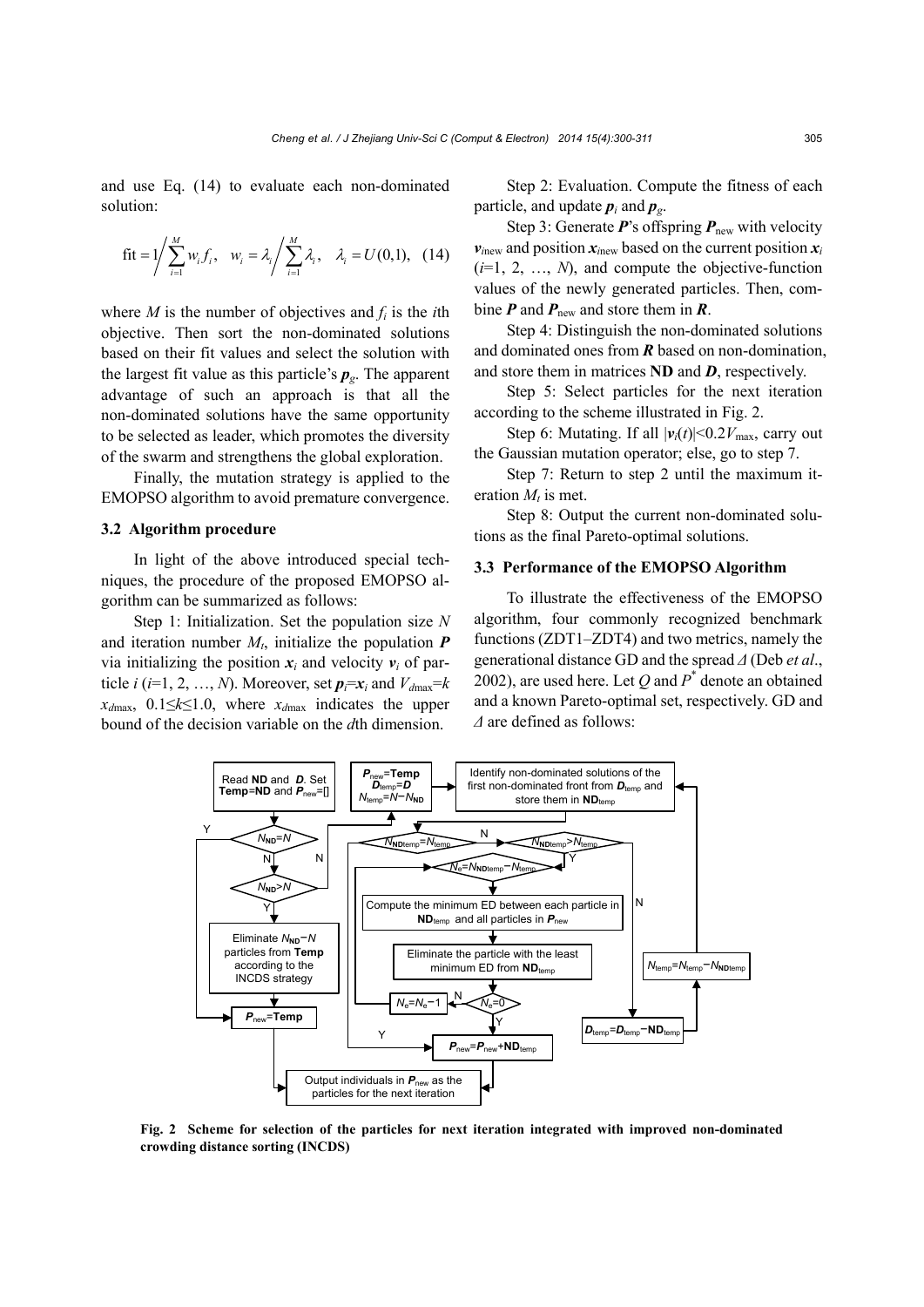$$
\begin{cases}\n\text{GD} = \left(\sum_{i=1}^{M} D_i^M\right)^{1/M} / |Q|, \\
\Delta = \frac{\sum_{m=1}^{M} d_m^{\ e} + \sum_{i=1}^{|Q|} |d_i - \overline{d}|}{\sum_{m=1}^{M} d_m^{\ e} + |Q| \overline{d}}.\n\end{cases} (15)
$$

GD and *Δ* evaluate the closeness of *Q* from *P*\* and the distribution of the Pareto-optimal solutions along the Pareto front, respectively. Considering a two-objective problem  $(M=2)$ ,  $D_i$  denotes the Euclidean distance between the solution  $i \in O$  and the nearest member of  $P^*$ .  $d_i$  and  $\overline{d}$  represent the distance between consecutive solutions in *Q* and the average of all  $d_i$ 's, respectively.  $d_m$ <sup>e</sup> indicates the distance between the extreme solutions of *Q* and the nearest member of  $P^*$  in the *m*th objective space.

A set of  $|P^*|=500$  true Pareto-optimal solutions of a uniform distribution is used to calculate GD. The performance metrics averaged over 10 iterations are compared with those of NSGA-II (Deb *et al*., 2002), NSPSO (Li, 2003), MOPSO (Coello *et al*., 2004), and LH-MOPSO (Jia *et al*., 2012), as summarized in Table 1. Fig. 3 shows the Pareto-optimal solutions identified by the EMOPSO algorithm. From Table 1 and Fig. 3, it can be seen that the EMOPSO algorithm performs very well as far as convergence and

diversity are concerned. It can identify a set of diverse Pareto-optimal solutions, which are close to the real Pareto front and capture the whole spectrum of the true Pareto front.

#### **4 Simulation results and analysis**

The encouraging results demonstrated in the previous section reveal that the EMOPSO algorithm enables to distinguish a variety of Pareto-optimal solutions, and gives more information on the tradeoffs and correlations between the objectives. The comparison indicates it is competitive considering the convergence and distribution of Pareto-optimal solutions. Having established its effectiveness, EMOPSO is applied to the optimal placement of DG units and its feasibility is verified by the placement of the DG units in the IEEE 33-bus system (Baran and Wu, 1989) shown in Fig. 4. The system studied is a radial feeder system, which has an initial real power loss of 201.53 kW and the VSI is 0.0996. Three scenarios, including determination of the optimal location with a given capacity, optimal capacity with a settled location, and optimal capacities and locations of DG units, are simulated. Simulation results are also compared with those of other representative methods.

| Algorithm                                                                                           |                                                                                 |                               | GD                           |                                                                         |                             | Δ<br>ZDT <sub>2</sub><br>ZDT3<br>0.435<br>0.576<br>0.869<br>0.758<br>0.639<br>0.832<br>0.380<br>0.561<br>0.682<br>0.844 |                          |                                          |
|-----------------------------------------------------------------------------------------------------|---------------------------------------------------------------------------------|-------------------------------|------------------------------|-------------------------------------------------------------------------|-----------------------------|-------------------------------------------------------------------------------------------------------------------------|--------------------------|------------------------------------------|
|                                                                                                     | ZDT1                                                                            | ZDT <sub>2</sub>              | ZDT3                         | ZDT4                                                                    | ZDT1                        |                                                                                                                         |                          | ZDT4                                     |
| NSGA-II                                                                                             | 8.94e-4                                                                         | 8.24e-4                       | $4.34e-2$                    | $2.92e-2$                                                               | 0.463                       |                                                                                                                         |                          | 0.655                                    |
| <b>NSPSO</b>                                                                                        | $7.53e-4$                                                                       | 8.05e-4                       | $3.41e-3$                    | 7.82e-4                                                                 | 0.767                       |                                                                                                                         |                          | 0.768                                    |
| <b>MOPSO</b>                                                                                        | $1.33e-3$                                                                       | $0.89e-3$                     | 4.18e-3                      | 7.374                                                                   | 0.681                       |                                                                                                                         |                          | 0.962                                    |
| LH-MOPSO                                                                                            | $2.10e-3$                                                                       | $2.70e-3$                     | 5.90e-3                      | $4.81e-1$                                                               | 0.409                       |                                                                                                                         |                          | 0.409                                    |
| <b>EMOPSO</b>                                                                                       | $9.75e-5$                                                                       | 8.71e-5                       | $6.01e-4$                    | 4.48e-4                                                                 | 0.714                       |                                                                                                                         |                          | 0.618                                    |
| 1.0<br>0.8<br>0.6<br>$\mathbb{C}^2$<br>0.4<br>0.2<br>(a)<br>0<br>0.2<br>0.4<br>0.6<br>$\Omega$<br>4 | 1.0<br>$\overline{c}$<br>0.8<br>0.6<br>سم<br>0.4<br>0.2<br>0<br>0.8<br>1.0<br>0 | (b)<br>0.2<br>0.6<br>04<br>T4 | $\overline{c}$<br>0.8<br>1.0 | 1.0<br>0.6<br>$\sim$ 0.21<br>$-0.2$<br>(c)<br>$-0.6$<br>0.4<br>0<br>0.2 | b,<br>ò<br>0.8<br>0.6<br>f, | 1.0<br>0.8<br>0.6<br>7ء<br>04<br>0.2<br>0<br>$\overline{0}$                                                             | (d)<br>0.2<br>0.4<br>0.6 | $\frac{1}{2}$<br>$\overline{1.0}$<br>0.8 |

**Table 1 Mean values of the convergence and diversity** 

**Fig. 3 Pareto-optimal solutions of ZDT1 (a), ZDT2 (b), ZDT3 (c), and ZDT4 (d) in the objective space**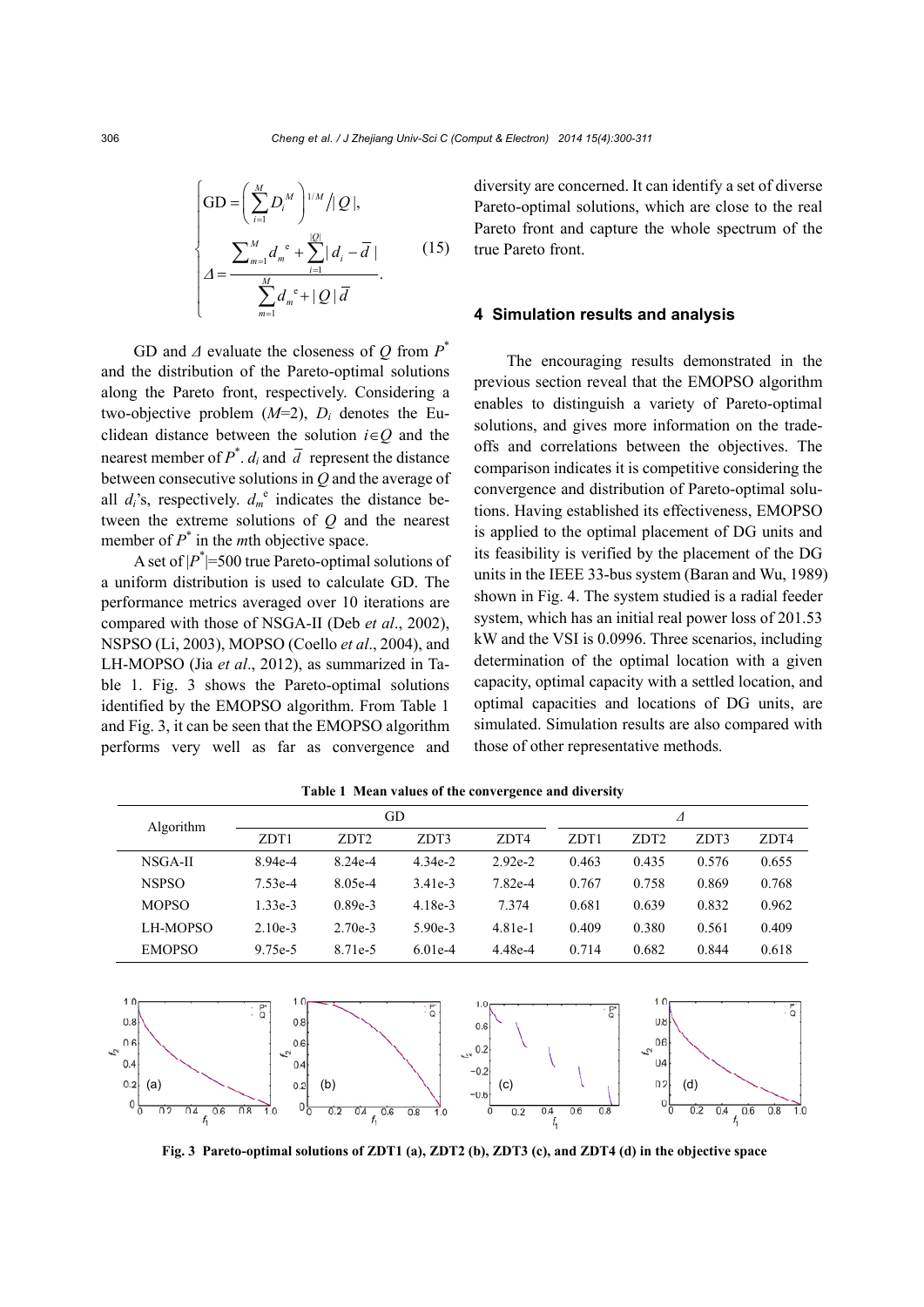

**Fig. 4 Single-line diagram of the IEEE 33-bus system**

# **4.1 Scenario I: determination of the optimal location with a given capacity**

As the first case study, the EMOPSO algorithm is applied to determine the optimal location of DG units with a given capacity of 1 MW. The candidate locations range from buses 2 to 33. Fig. 5 demonstrates the Pareto-optimal solutions and the corresponding objective-function values. Clearly, the power loss is reduced and the VSI is improved after installing the DG units. It also indicates that the two objectives cannot be optimal at the same bus and the VSI decreases with increasing power loss. To illustrate the effect of integrating DG units at different buses on the voltage of each bus, five Pareto-optimal solutions are selected and the corresponding voltage magnitudes are illustrated in Fig. 6. The installation of DG units has a positive effect on the promotion of the voltage. On the other hand, the effect changes with the location of the installed DG units and the voltage magnitude of the bus, where DG units are installed and those of its nearby buses are greatly prompted.



**Fig. 5 Pareto-optimal solutions of scenario I in the objective space (optimal location of DG with a given capacity of 1 MW)**

# **4.2 Scenario II: determination of the optimal capacity with a settled location**

The variable of scenario I is the location of the

DG units with a given capacity, while for scenario II, the DG units are supposed to be located at bus 12. EMOPSO is used to determine the optimal capacity. The variable is continuous during the iterations, and for objective-value computation it is approximated to be an integral multiple of 50 kW. The maximum capacity is equal to  $P_{load}$ . The optimal solutions and the corresponding objective-values are shown in Fig. 7. The voltage magnitudes with different capacities are shown in Fig. 8. As shown in Fig. 7, the total power loss of the studied system becomes less and the VSI becomes better after installing DG units with optimal capacity. Similar to Fig. 5, Fig. 7 clearly indicates that the considered objectives conflict with each other. Besides, bus 12, where the DG units are located, has a higher level of voltage magnitude after installing DG units, and a larger capacity implies a better promotion (Fig. 8).



**Fig. 6 Voltage magnitude of each bus with 1 MW DG units being installed at different buses**



**Fig. 7 Pareto-optimal solutions of scenario II in the objective space (optimal capacity of DG with a given location at bus 12)**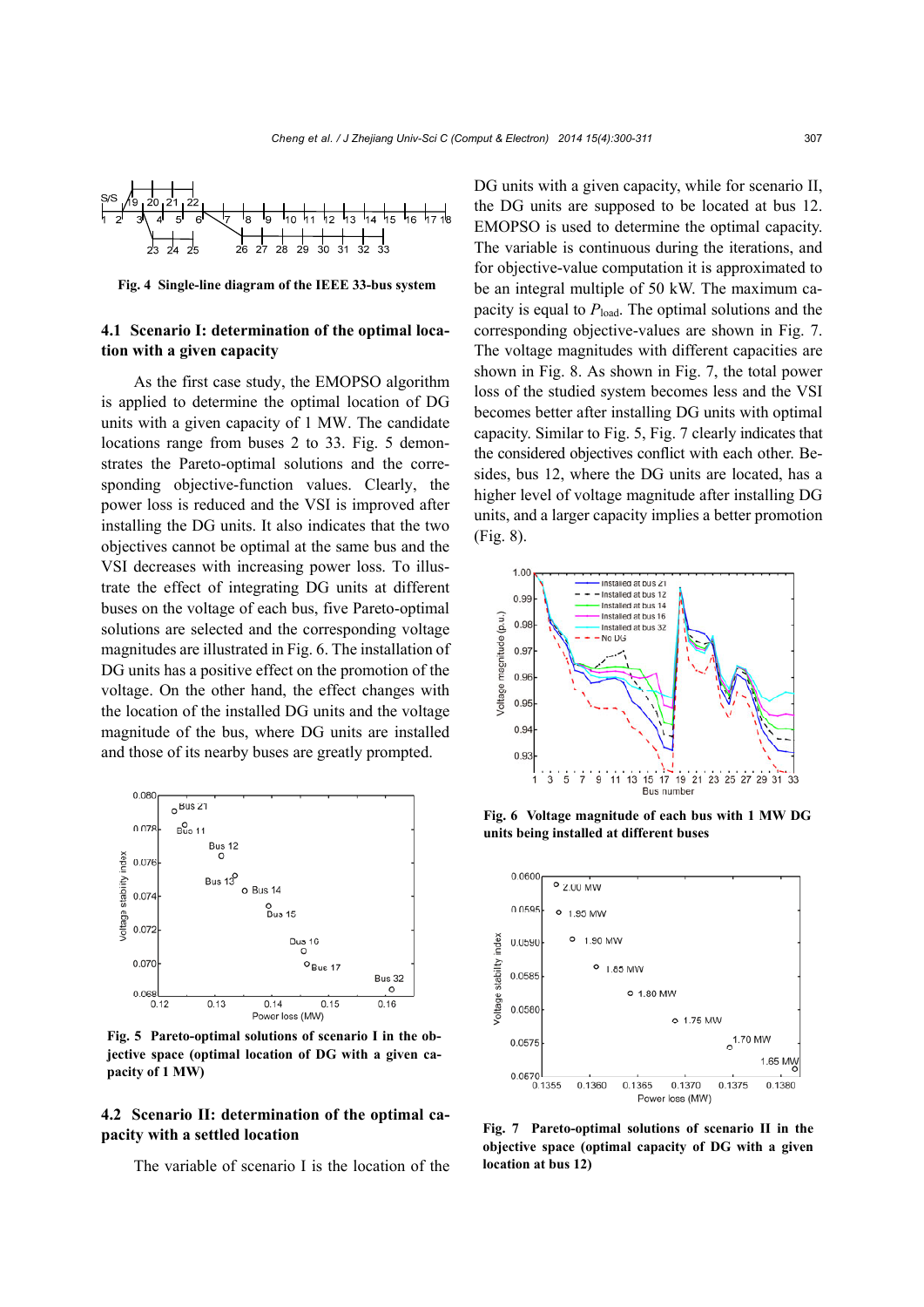

**Fig. 8 Voltage magnitudes with different capacities of DG installed at bus 12**

# **4.3 Scenario III: determination of the optimal capacities and locations of DG units**

From scenarios I and II, it can be seen that the power loss and VSI of the system in the presence of DG depend on the capacities and locations of the DG units. Therefore, the optimal locations and capacities of the DG units should be determined simultaneously. The variables in scenario III include the capacities and locations of the DG units. Fig. 9 illustrates the VSI values against the power loss values according to the identified Pareto solutions, where *η*=0.50. Each is a possible solution for the placement of the DG units, but each has a different power loss and VSI. Some solutions have low power loss, but high VSI, and vice versa. Fig. 9 clearly indicates that VSI decreases with an increase in the power loss; that is to say, the objective function of power loss conflicts with that of VSI.



**Fig. 9 Pareto-optimal solutions of scenario III in the objective space**

Another advantage of proper locations and capacities of the DG units is the improvement in the voltage profile. Different solutions, even with the same total capacity, have different effects on the bus voltage. Five solutions shown in Fig. 9 are chosen from the Pareto-optimal solutions and their exact information is illustrated in Fig. 10a. Fig. 10b shows the corresponding voltage magnitudes. As shown in Fig. 10, the voltage magnitude of the bus where DG units are installed and those of its nearby buses, gain significant promotion, and the larger capacity has the better promotion (buses 21 and 33).



**Fig. 10 Effects of installed DG on the bus voltage under the same capacity and different installation information: (a) installation information; (b) corresponding voltage magnitudes**

#### **4.4 Comparison and discussion**

An inspection of the results presented about the three scenarios shows the advantages of optimizing the capacities and locations of the DG units simultaneously. To validate the completeness of the proposed method, Table 2 gives the simulation results obtained using the methods proposed by Kumar and Selvan (2009), Abu-Mouti and El-Hawary (2011), Moradi and Abedini (2012), and Mistry and Roy (2014). Note that Kumar and Selvan (2009) aimed to minimize the network power loss and maximize the voltage regulation in a given radial distribution network. Moradi and Abedini (2012) also proposed a multi-objective optimization model to minimize the total power loss, and improve the voltage regulation and voltage stability. Both studies converted MOO formulation into a single one via a set of weighting factors. The objectives of the other three studies are minimization of the total system power loss.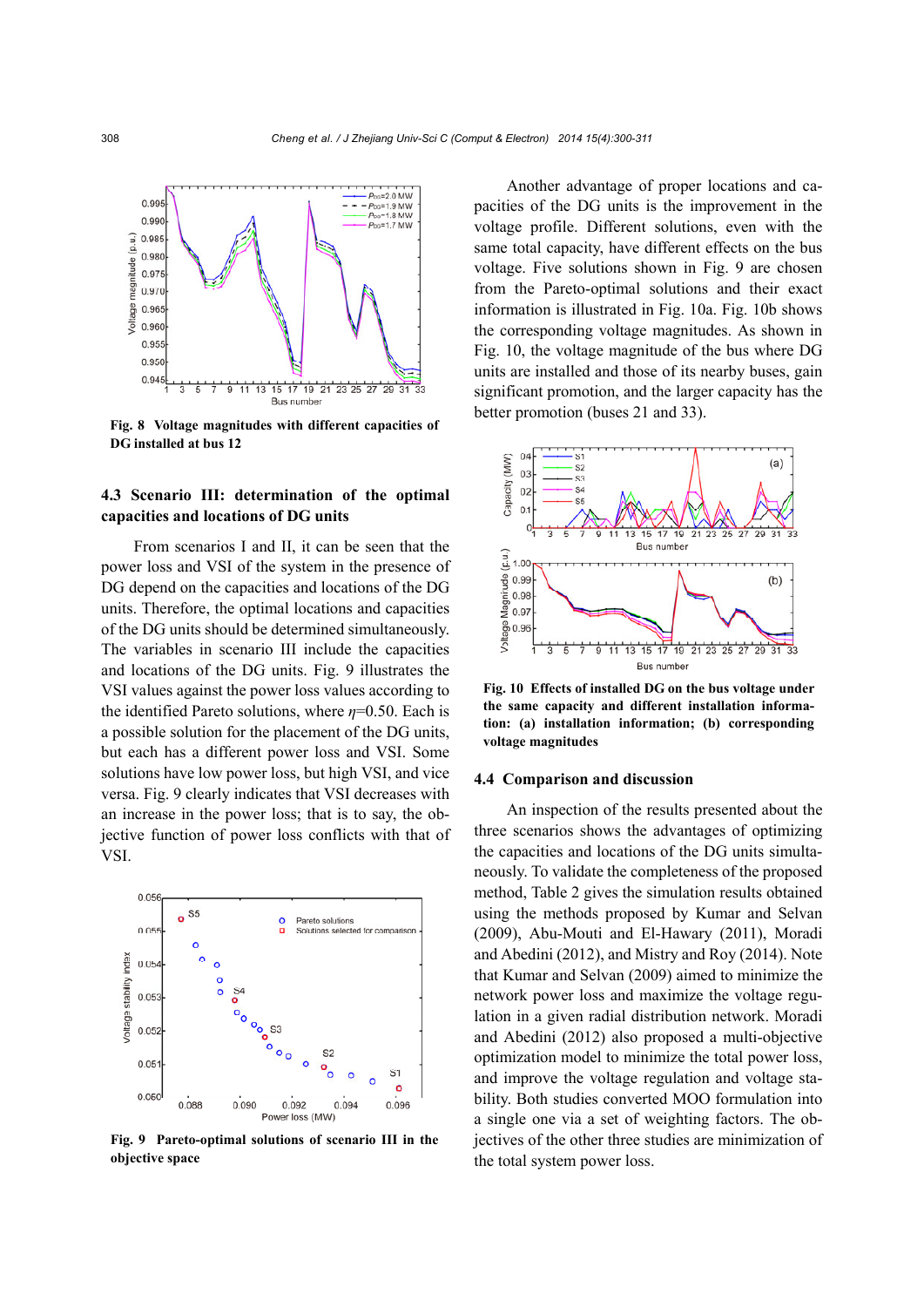| Method                    | Location (Capacity, in MW)                                                                   | $L(\%)$ | $V(\%)$ |
|---------------------------|----------------------------------------------------------------------------------------------|---------|---------|
| Kumar and Selvan (2009)   | 14 (1.00), 18 (0.25), 33 (1.75)                                                              | 27.78   | 6.67    |
| Abu-Mouti and El-Hawary   | 6(3.38)                                                                                      | 44.83   |         |
| (2011)                    |                                                                                              |         |         |
| Moradi and Abedini (2012) | 11 (0.925), 16 (0.863), 32 (1.2)                                                             | 50.97   | 29.44   |
| Mistry and Roy (2014)     | 5 (0.8362), 10 (0.3122), 14 (0.1977), 15 (0.2123), 20 (0.2788),                              | 68.76   |         |
|                           | 23 (0.9544), 30 (0.6882)                                                                     |         |         |
| Proposed-S1 in Fig. 10    | $12(0.05)$ , $13(0.15)$ , $15(0.1)$ , $17(0.05)$ , $18(0.15)$ , $20(0.15)$ , $21(0.45)$ ,    | 52.30   | 49.51   |
|                           | 22 (0.10), 24 (0.15), 25 (0.05), 28 (0.05), 29 (0.25), 30 (0.10), 31 (0.05)                  |         |         |
| Proposed-S5 in Fig. 10    | $6(0.05)$ , 7 $(0.10)$ , 8 $(0.05)$ , 9 $(0.05)$ , 10 $(0.05)$ , 12 $(0.20)$ , 13 $(0.05)$ , | 56.47   | 44.41   |
|                           | 14 (0.10), 15 (0.05), 16 (0.05), 17 (0.10), 18 (0.10), 20 (0.15), 22 (0.05),                 |         |         |
|                           | 24 (0.10), 28 (0.05), 29 (0.15), 30 (0.1), 31 (0.10), 32 (0.05), 33 (0.10)                   |         |         |

**Table 2 Comparison of results obtained by different methods** 

*L* denotes the ratio of the total system power loss being reduced to that in case of no installed DG units; *V* indicates the ratio of the VSI value of the system being improved to that in case of no installed DG units

Firstly, the proposed method can result in better benefits of installing DG with less total capacity. The aim of the optimal placement is to find the optimal locations and capacities of DG units to obtain more benefits. Kumar and Selvan (2009) proposed to place DG units with a total capacity of 3.00 MW at buses 14, 18, and 33, and Moradi and Abedini (2012) proposed to install DG units with a total capacity of 2.988 MW at buses 11, 16, and 32. Such placements reduced power loss by 27.78% and 50.97%, and improved VSI by 6.67% and 29.44%, respectively. With a total capacity of 1.85 MW, the presented method can provide diverse solutions, whose corresponding reduction of power loss ranges from 52.30% to 56.47% and improvement of VSI ranges from 44.41% to 49.51%. Thus, applying the EMOPSO algorithm to optimally place DG units is rather effective.

Secondly, placing DG at multiple locations with a small capacity is more advantageous. As can be seen from Fig. 7 and Table 2, when DG units with a total capacity of 2.00 MW are installed at bus 12, the power loss is reduced by 31.45%, and the VSI is improved by 42.65%. Abu-Mouti and El-Hawary (2011) placed DG units with a capacity of 3.38 MW at bus 6, which reduces the power loss by 44.83%. If DG units with a total capacity of 1.85 MW are placed at buses 12, 13, 15, 17, 18, 20–22, 28–31, the system power loss and VSI are improved by 52.30% and 49.51%, respectively. Figs. 6, 8, and 10b illustrate the voltage profile without and with integration of the DG. As can be seen, integrating DG units with a larger capacity at one location significantly promotes the voltage at a certain area of the network, while placing DG units at multiple locations with a smaller capacity makes the voltage more uniform. Correspondingly, the effects on reduction of power loss and improvement of VSI are considerable. Hence, from the planning point of view, compared with placing DG units at a bus, optimally placing DG units disperse can result in more benefits.

Thirdly, the MOO algorithm provides a set of Pareto-optimal solutions for the decision maker to choose with preference, while the way converting the MOO formulations into a single one yields only one solution which is affected by the weighting factors dramatically. Kumar and Selvan (2009) and Moradi and Abedini (2012) set a larger weighting factor to the power loss. The resulting effect is that the power loss is reduced more than the other objective(s) being improved. Hence, such a trade-off solution is affected by the subjective weights, and in many cases, it is difficult to set appropriate weights to different objectives due to the lack of knowledge or information of the inner relations. The proposed MOO is nonsubjective when identifying the Pareto-optimal solutions, because a set of weights reflecting the decision maker's preference for certain objectives is not necessary. After the Pareto-optimal solutions are found, a user can use a high-level qualitative method to make a decision. It is evident that how to use the specific problem preference information is the greatest difference between the MOO method and the method that converts the MOO formulations into a single one using weights. Consequently, MOO can provide the designer with alternative options, being methodical, practical, and less subjective (Deb, 2001).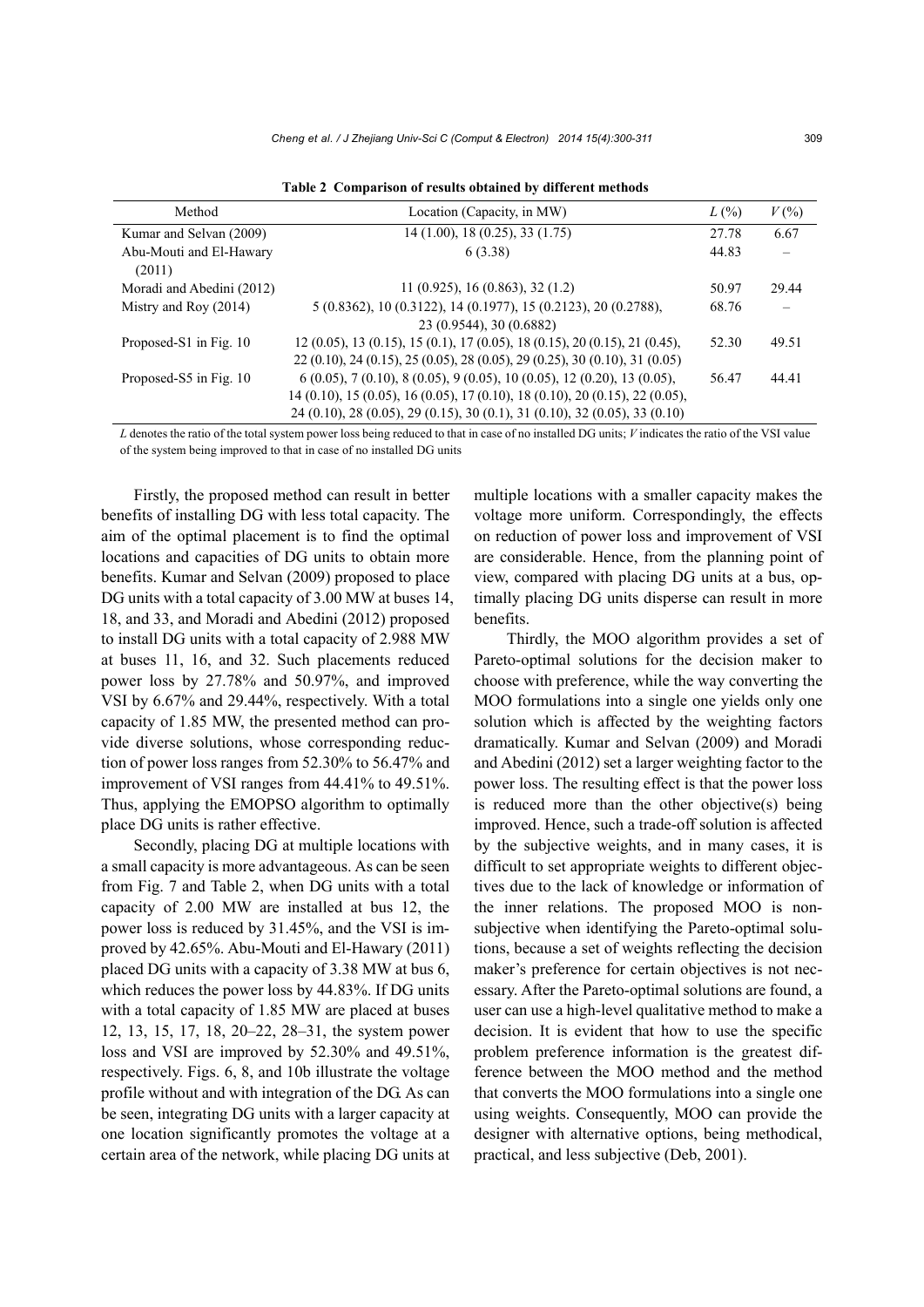# **5 Conclusions**

In this paper, an EMOPSO algorithm was presented and employed to determine the optimal placement of DG units. The study mainly aims to determine the optimal capacities and locations of the integrated DG units for reducing the total power loss and VSI of the DS. To deal with such a non-linear problem with incompatible objectives, the EMOPSO algorithm adopts dynamic inertia weights and acceleration coefficients, dynamic aggregating functions, and the mutation operator for improving convergence. The introduction of the INCDS technique and its application to selection of particles for the next iteration ensures the uniform distribution of the Paretooptimal solutions in the objective space. Application to four well-known benchmark functions shows that the proposed EMOPSO algorithm can identify a set of Pareto-optimal solutions that converge to the true Pareto front with high accuracy while keeping a good distribution. The EMOPSO algorithm has also been successfully tested on the IEEE 33-bus system and compared with the other optimization methods. The corresponding results have demonstrated that the EMOPSO algorithm is a feasible and effective way to solve the MOO of placing DG units in the DS. The numerical simulations also showed that installing DG can effectively reduce the power loss and improve the VSI if they disperse at various buses rather than locate at a stationary bus.

Future research includes using the proposed method in practical applications considering multiple DGs and adopting a high-level qualitative method to help make a decision from the Pareto-optimal solutions.

#### **References**

- Abu-Mouti, F.S., El-Hawary, M.E., 2011. Optimal distributed generation allocation and sizing in distribution systems via artificial bee colony algorithm. *IEEE Trans. Power Del.*, **26**(4):2090-2101. [doi:10.1109/TPWRD.2011.2158 246]
- Akorede, M.F., Hizam, H., Aris, I., *et al*., 2011. Effective method for optimal allocation of distributed generation units in meshed electric power systems. *IET Gener. Transm. Distr.*, **5**(2):276-287. [doi:10.1049/iet-gtd.2010. 0199]
- Atwa, Y.M., El-Saadany, E.F., Salama, M.M.A., *et al*., 2010. Optimal renewable resources mix for distribution system energy loss minimization. *IEEE Trans. Power Syst.*,

**25**(1):360-370. [doi:10.1109/TPWRS.2009. 2030276]

- Ayres, H.M., Freitas, W., de Almeida, *et al.*, 2010. Method for determining the maximum allowable penetration level of distributed generation without steady-state voltage violations. *IET Gener. Transm. Distr.*, **4**(4):495-508. [doi:10. 1049/iet-gtd. 2009.0317]
- Baran, M.E., Wu, F.F., 1989. Network reconfiguration in distribution systems for loss reduction and load balancing. *IEEE Trans. Power Del.*, **4**(2):1401-1407. [doi:10.1109/ 61.25627]
- Chen, M.Y., Cheng, S., 2012. Multi-objective optimization of the allocation of DG units considering technical, economical and environmental attributes. *Przeglad Elektrotechnizny*, **88**(12A):233-237.
- Chen, M.Y., Zhang, C.Y., Luo, C.Y., 2009. Adaptive evolutionary multi-objective particle swarm optimization algorithm. *Contr. Dec.*, **24**(12):1851-1855 (in Chinese).
- Coello, C.A.C., Pulido, G.T., Lechuga, M.S., 2004. Handling multiple objectives with particle swarm optimization. *IEEE Trans. Evol. Comput.*, **8**(3):256-279. [doi:10.1109/ TEVC.2004.826067]
- Deb, K., 2001. Multi-objective Optimization Using Evolutionary Algorithms. Wiley, New York, USA, p.7.
- Deb, K., Pratap, A., Agarwal, S., *et al*., 2002. A fast and elitist multiobjective genetic algorithm: NSGA-II. *IEEE Trans. Evol. Comput.*, **6**(2):182-197. [doi:10.1109/4235.996017]
- Dehghanian, P., Hosseini, S.H., Moeini-Aghtaie, M., *et al*., 2013. Optimal siting of DG Units in power systems from a probabilistic multi-objective optimization perspective. *Int. J. Electr. Power Energy Syst*., **51**(10):14-26. [doi:10. 1016/j.ijepes.2013.02.014]
- Devi, S., Geethanjali, M., 2013. Application of modified bacterial foraging optimization algorithm for optimal placement and sizing of distributed generation. *Expert Syst. Appl.*, **41**(6):2772-2781. [doi:10.1016/j.eswa.2013. 10.010]
- Gopiya Naik, S., Khatod, D.K., Sharma, M.P., 2013. Optimal allocation of combined DG and capacitor for real power loss minimization in distribution networks. *Int. J. Electr. Power Energy Syst*., **53**(12):967-973. [doi:10.1016/j. ijepes.2013.06.008]
- Hu, G.H., He, W., Cheng, S., *et al*., 2013. Optimal allocation of distributed generation units considering environmental effects. *J. Inf. Comput. Sci.*, **10**(11):3353-3362. [doi:10. 12733/jics20101937]
- Jia, S.J., Du, B., Yue, H., 2012. Local search and hybrid diversity strategy based multi-objective particle swarm optimization algorithm. *Contr. Dec.*, **27**(6):813-818 (in Chinese).
- Kumar, K.V., Selvan, M.P., 2009. Planning and operation of distributed generations in distribution systems for improved voltage profile. Power Systems Conf. and Exposition, p.1-7. [doi:10.1109/PSCE.2009.4840152]
- Lee, S.H., Park, J.W., 2009. Selection of optimal location and size of multiple distributed generations by using Kalman filter algorithm. *IEEE Trans. Power Syst.*, **24**(3):1393-